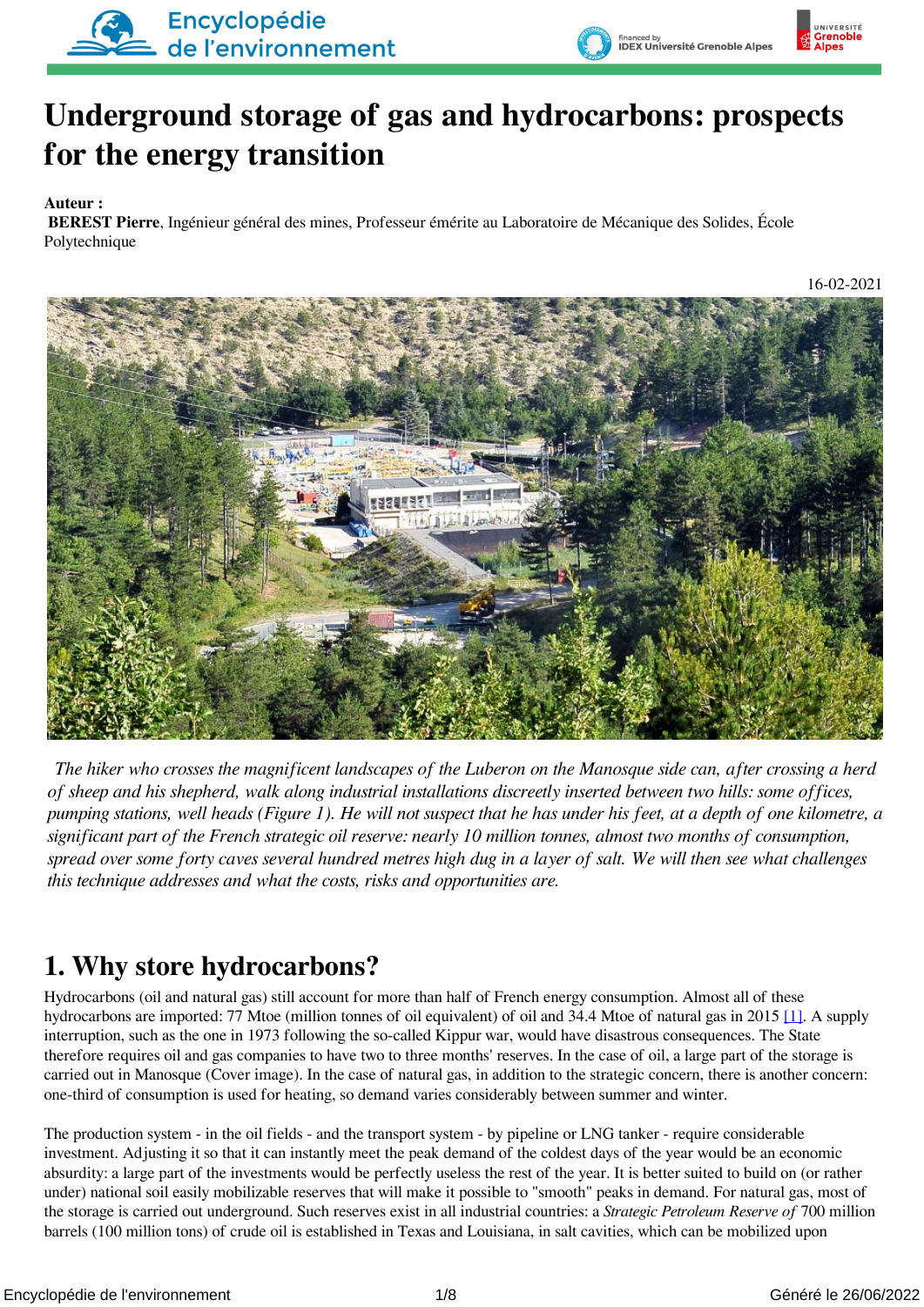signature by the President of the United States.

The energy transition will not make these techniques obsolete. Intermittent production of electricity from wind or photovoltaic sources will require large storage capacities. The basement offers great opportunities. The techniques envisaged are most often inspired by those already used to store hydrocarbons

### **2. Hydrocarbon storage techniques**

#### **2.1. Storage in an aquifer layer**



 *Figure 1. Storage in aquifers, salt cavities, mined cavities or abandoned mines. [© Photographic Geostock Library]*

The first French storage in aquifers was carried out in 1958 in the Wealdien nappe at Beynes (Yvelines). This type of storage is reserved for natural gas. The principle of storage is to inject the gas into the layer by means of exploitation wells (Figure 2, zone 4) by repelling the water naturally contained in the pores of the rock. The aquifer layer (Figure 2, zone 2) must have a set of favourable characteristics:

a sufficient thickness (at least several tens of metres)

high values of the average porosity *ϕ* (volume proportion of voids that gas can occupy in the rock) and the average permeability *K* (it determines the ease with which fluids flow),  $\phi = 20\%$  and  $K = 10^{-12}$  m<sup>2</sup>, ideally.

a cover (Figure 2, Zone 1) of sufficient thickness, very low permeability and high inlet pressure (i.e. the excess pressure of the gas over the pressure of the water contained in the pores of the cover material necessary to overcome capillary forces and enter the cover). For the gas "bubble", lighter than water, to be trapped, the cover must be curved in shape; it must be free of fractures that could conduct fluids.

a horizontal surface under the convex part of the sufficient coverage; it determines the extension of the gas bubble *(S* = 5 km2 is satisfactory).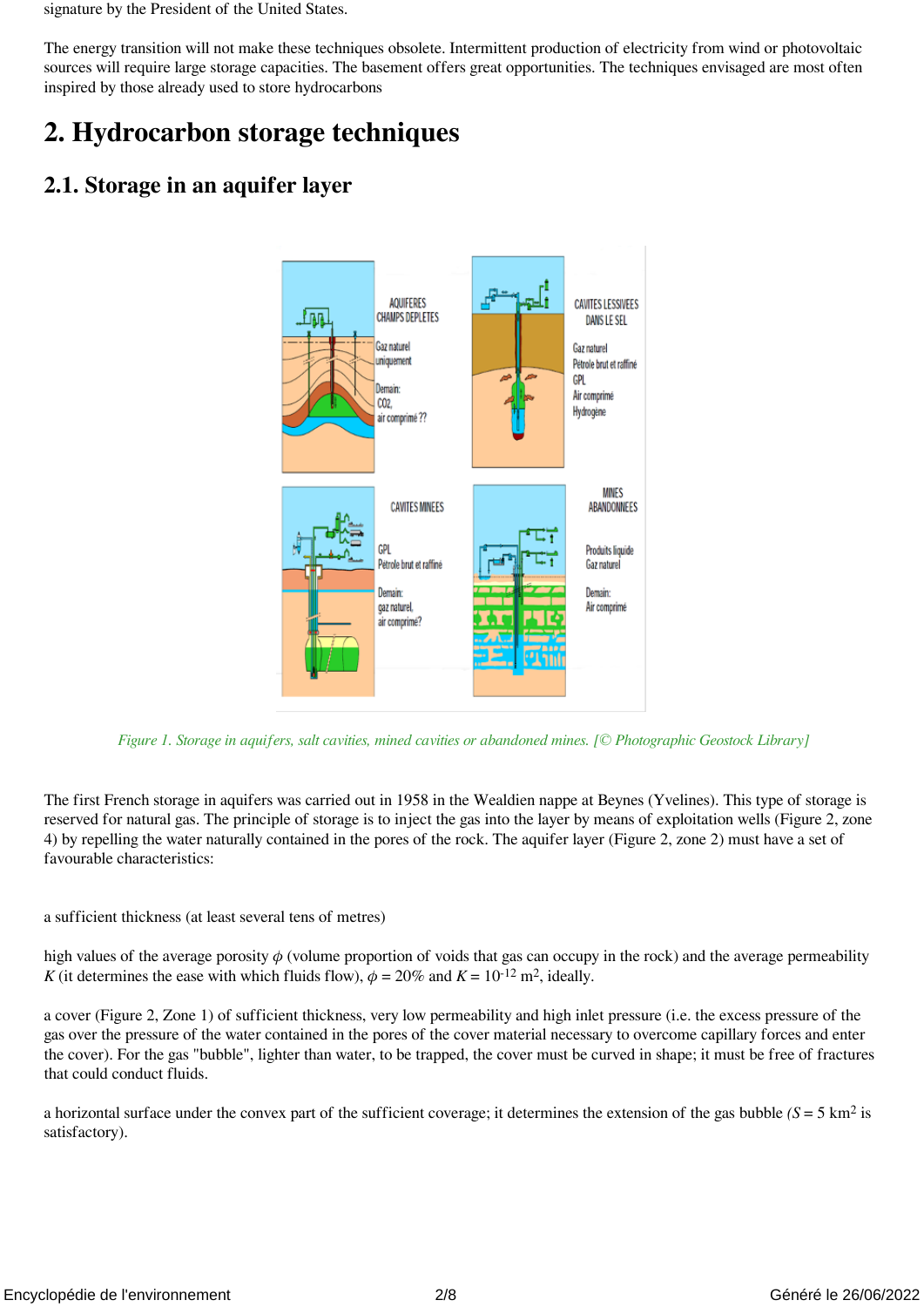

 *Figure 2. Cross-section of aquifer storage. [© Storengy]*

These characteristics are those of a "good" natural reservoir used for gas production: an aquifer storage thus reproduces a model, provided by nature, in which the gas has been trapped for millions of years. In the United States, storage is most often carried out in previously operated, so-called "*depleted*" tanks; in France there is only one such storage (out of a total of 13).

The pressure of the injected gas must be higher than the pressure of the water to be moved in the tank (Figure 2, zone 2). It must be lower than the pressure that would allow gas to enter the cover (Figure 2, Zone 1). The maximum gradient at the top of the tank is defined as the maximum gas pressure divided by the depth. It is fixed site by site; it does not exceed 0.015 MPa/m (the natural gradient of water in the reservoir is about 0.01 MPa/m). If a height  $h = 20$  m is used in the reservoir, the volume occupied by the gas at the bottom is  $V = Sh\phi = 5 \text{ km}^2 \times 20 \text{ m} \times 20\% = 20 \text{ million m}^3$ . If this gas is at depth  $H = 500 \text{ m}$  and the pressure gradient at the top of the tank is  $\gamma = 0.012$  MPa/m, the gas pressure is  $\gamma H = 6$  MPa (60 bar). It therefore occupies a volume 60 times smaller than if it were at atmospheric pressure  $(Pv = rT)$ : on the ground surface, the volume of stored gas would therefore be 20 million m<sup>3</sup> x 60 = 1.2 billion m<sup>3</sup> and its mass is, by definition, 1.2 billion Nm<sup>3</sup> (the Nm<sup>3</sup>, or Normal m<sup>3</sup>, is the mass of one m<sup>3</sup> of gas at ordinary temperature and pressure,  $1 \text{ Nm}^3 = 0.68 \text{ kg}$ . The annual consumption of natural gas in France is 35 billion Nm<sup>3</sup> and the 13 French storage facilities in aquifers or depleted reservoirs allow 11 billion Nm<sup>3</sup> to be stored.

Storage is implemented gradually: in the first year gas is stored during the summer, part of it is extracted the following winter, then a larger quantity is stored the following summer until the final stock is reached after about 20 years for example. The horizontal extension of the gas "bubble" increases. The injection-drafting wells (Figure 2, Zone 4) are therefore dug as needed, until several dozen wells are reached in the final configuration. A portion of the stored gas, about 50%, penetrates into very small pores from which it can no longer be removed ("cushion gas"). This gas is lost, but only once: as the years go by, it represents only a small fraction of the total gas that has passed through storage.

The stored gas must remain contained. The initial recognition makes it possible to verify the favourable geometric and hydrogeological conditions and the progressive digging of the wells makes it possible to confirm them, by sampling samples and logistic measurements (one goes down into a well, at the end of a cable, a sensor which measures the gas and water content, porosity, temperature etc). On the periphery of the gas bubble, there are holes (Figure 2, zone 5) in which the water pressure is monitored. It is not so much the arrival of gas in a borehole that we are trying to detect (the number of boreholes is small compared to the size of the area to be monitored) as the consistency of the pressure data collected. To this end, from the outset, a hydrogeological model of the reservoir is built; the history of the injected and withdrawn flows and the pressure measurements carried out continuously on the wells make it possible to improve it gradually by comparing forecasts and measurements *(history matching*).

The monitoring system generally includes a well (Figure 2, Zone 6) that stops in a sufficiently permeable aquifer layer above the reservoir (Figure 2, Zone 7). As in peripheral boreholes, water pressure is measured to detect a possible leak of gas that would accumulate in this upper aquifer, known as the "control" aquifer.

The preservation of the quality of the groundwater used for storage is a key concern. The injected gas is cleaned and the presence of heavy elements or benzene is carefully monitored. The gas bubble increases the pressure of the water table and can modify its hydrodynamics. Agreements often bind all parties involved in the conservation and exploitation of the groundwater to share the information collected in order to ensure optimal management of the groundwater.

#### **2.2. Storage in an uncoated gallery**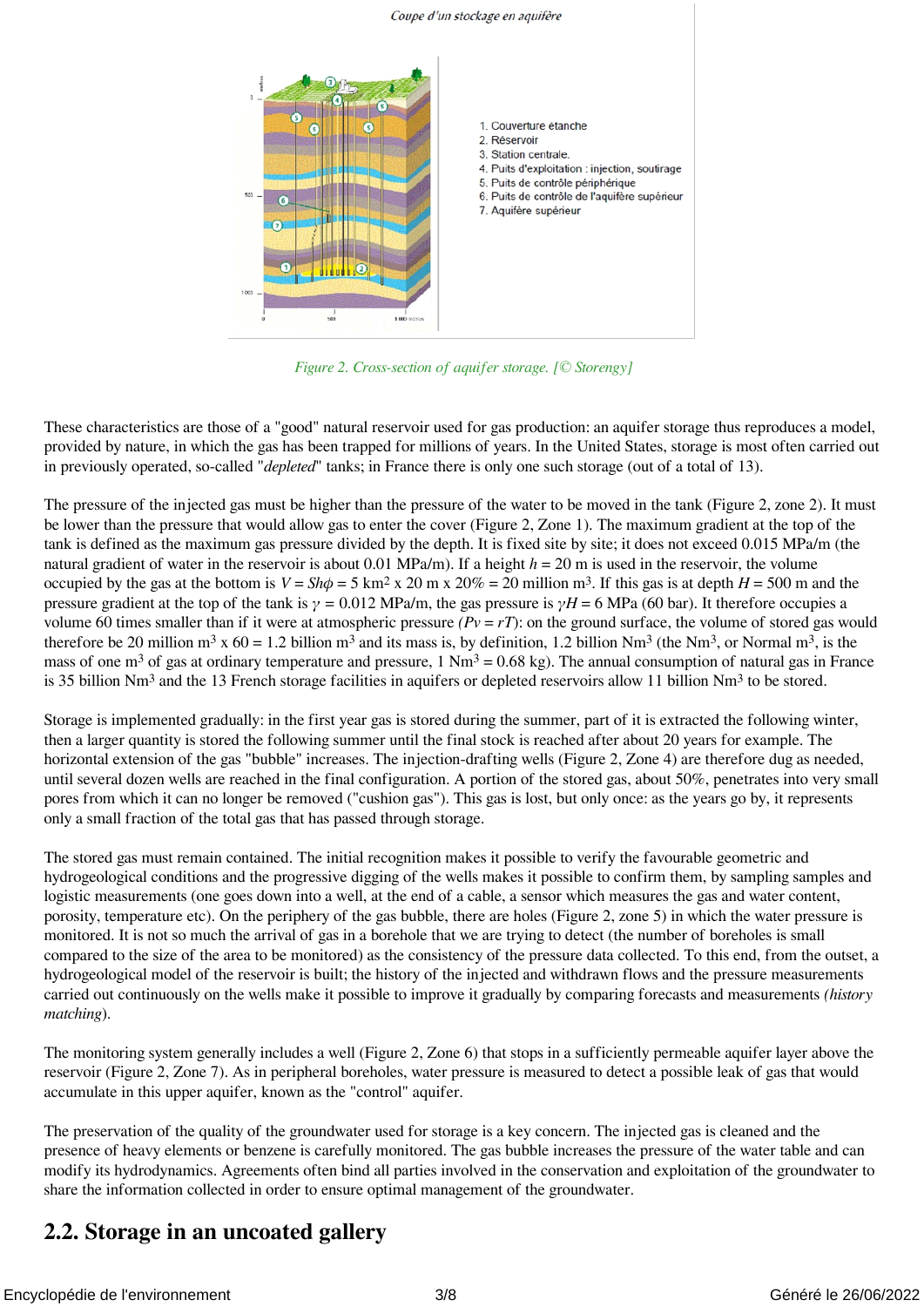

 *Figure 3. Digging an unlined storage gallery at Lavéra. [© Geostock Photo Library]*

A second technique consists in digging an underground gallery (or a network of underground galleries). Old abandoned underground voids are also used, such as in May-sur-Orne, Normandy, where 5 million m<sup>3</sup> of fuel oil was stored in a former iron mine. This technique, which is quite expensive per m<sup>3</sup> of storage created (see next section), can be adapted to many geological conditions (chalk, limestone, gneiss, granite). It is widely used in countries where geology does not allow for any other type of storage (Scandinavia, Japan). The volumes of galleries can exceed one million  $m<sup>3</sup>$ . In France, which is better endowed in terms of geological diversity, it is reserved for storage of around a hundred thousand  $m<sup>3</sup>$  at points in the country where there is a specific demand for storage, under a refinery or in the vicinity of an oil port.

The galleries are connected to the surface by a vertical shaft, filled with water and closed at the bottom with a thick concrete plug through which the tubes used for fluid circulation pass. Figure 4 illustrates the excavation of an 18 m high gallery in Lavéra (Bouches-du-Rhône) in chalk. The massif is permeable. The products are confined by maintaining their pressure below the pressure of the water in the massif at the depth of the structure, so that the water permanently enters the gallery, preventing reverse movement. This is called "dynamic" sealing. But this mine water reduces the volume available for the products and could increase the pressure until the direction of flow is reversed. It must therefore be pumped continuously.

In France, products (propane or butane) are stored in a **biphasic** state **(liquid and gas in equilibrium)**, as in a lighter, which offers additional safety: a decrease in the available volume causes condensation of the gas phase and not an increase in pressure. In the biphasic state, the pressure of propane at 15°C is 0.8 MPa, i.e. a pressure of 80 metres of water: the gallery must be placed at a greater depth, typically 130 m, to have a margin while limiting the flow of mine water, which increases with the depth of the structure under the water table.

These hydraulic conditions must be maintained at all times. For example, a block fall from the roof of the cavity would raise the highest point of the gallery and the margin against a reversal of the flow direction would be reduced. For this reason, a careful geotechnical study leading to possible reinforcements is essential before filling the storage area. The pressure of the products is in principle constant, by construction, but care must be taken to avoid volatile fractions (ethane, methane) contained in the stored fluid that can accumulate in the top of the cave and gradually modify the pressure.

Similarly, the condition at the upper limit (the depth of the free surface of the slick) must be maintained, taking into account possible episodes of drought, or also the fall of the slick that will be caused by the flow towards the gallery. Ideally, the massif should be not very permeable in the immediate vicinity of the structure - so that the water flow to the structure is moderate - but much more permeable above - to ensure a satisfactory recharge. If natural conditions are not sufficient, this can be remedied by creating a "water curtain" consisting of a small gallery above the structure from which radiant soundings can be drawn. A constant water pressure is maintained. Monitoring includes a network of piezometers to measure the pressure of water in the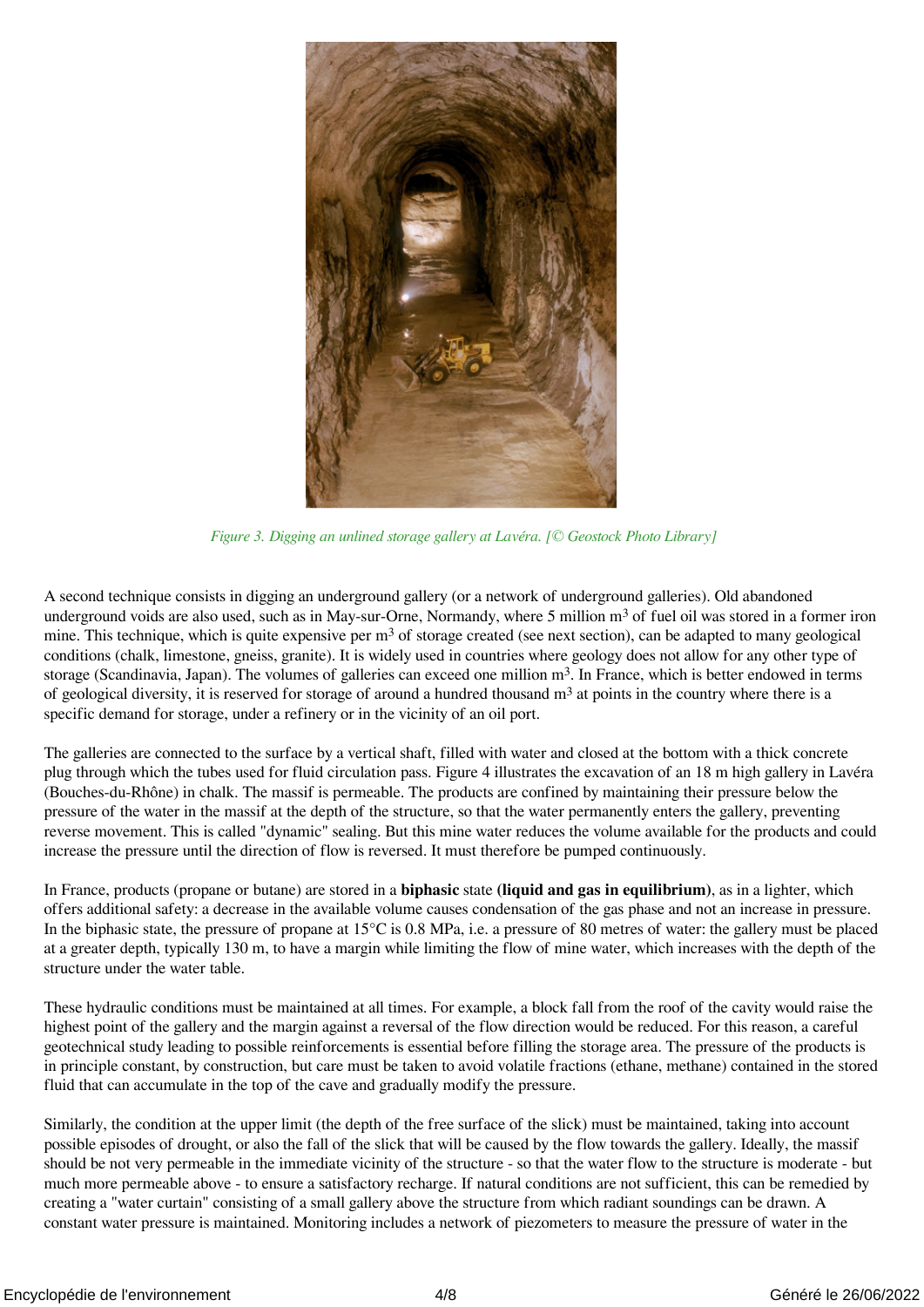groundwater. There are eight such galleries in France, divided into three sites.

#### **2.3. Storage in salt cavities**

There are very large masses of salt (NaCl) below the soil surface. In France, the surface area they occupy is around 20,000 km2, with thicknesses that can reach one kilometre. Large underground cavities can be created by dissolution (Figure 4). An oil well is dug until the salt formation. It is equipped with a metallic casing, cemented to the ground, which isolates it from the ground it passes through. A second tube, of smaller diameter, like a straw in a bottle, is then introduced into it; it allows fresh water to be injected into the saline formation. The water dissolves the salt and the brine produced is passed up through the annular space between the two metal tubes. The brine produced must be disposed of by discharging it into the sea or by supplying it to a chemical plant that consumes NaCl.



 *Figure 4. Storage in a salt layer (example of Etrez, Ain) and creation of the cavity.[© Storengy]*

Depending on the needs and size of the formation, the volume of the cavity created can be from a few thousand to more than one million m<sup>3</sup>. This process has been used for centuries as a mining technique to produce brine. From the 1950s (1970 in France), caves formed in this way were used to store hydrocarbons. On the same storage site there are several dozen cavities. It can store all types of hydrocarbons, in liquid, gaseous, liquefied or supercritical form, and other products such as hydrogen, helium or compressed air.

When storing liquid or liquefied products, the central tube used for leaching is left in the cave. The stored products are less dense than brine and "float" above it. When brine is injected through the central tube, products are extracted through the annular space and vice versa. Therefore, a brine tank should be provided on the surface of the soil. The pressure of the fluids in the cave, which is in the order of  $y<sub>b</sub>z$  where  $y<sub>b</sub> = 0.012$  MPa/m is the volume weight of the brine, varies little over time.

When storing natural gas, the cave is first emptied of brine. The operation is that of a gas cylinder: the pressure varies due to the stock,  $PV = mrT$ ; the (absolute) temperature T and the volume V of the cave vary little, and the pressure P of the gas is approximately proportional to the mass of gas stored *m*. However, extreme values are set. The maximum gradient at the low end ("hoof") of the casing is typically 0.018 MPa/m, to provide a margin against fracturing (see [The challenges of industrial](https://www.encyclopedie-environnement.org/en/soil/the-challenges-of-industrial-hydraulic-fracturing/) [hydraulic fracturing](https://www.encyclopedie-environnement.org/en/soil/the-challenges-of-industrial-hydraulic-fracturing/)).

The minimum pressure is often set by considerations of cave stability. Indeed, salt, although solid, behaves in the long term like an extremely viscous fluid (it "flows") and cavities tend to close. The closing speed can reach a few % per year when the caves are deep (1300 m and above) and the gas pressure is low. This closure causes the surface land to descend. However, this remains moderate (a few tens of cm), due to the low diameter/depth ratio. Thus, among the approximately 2000 storage caverns existing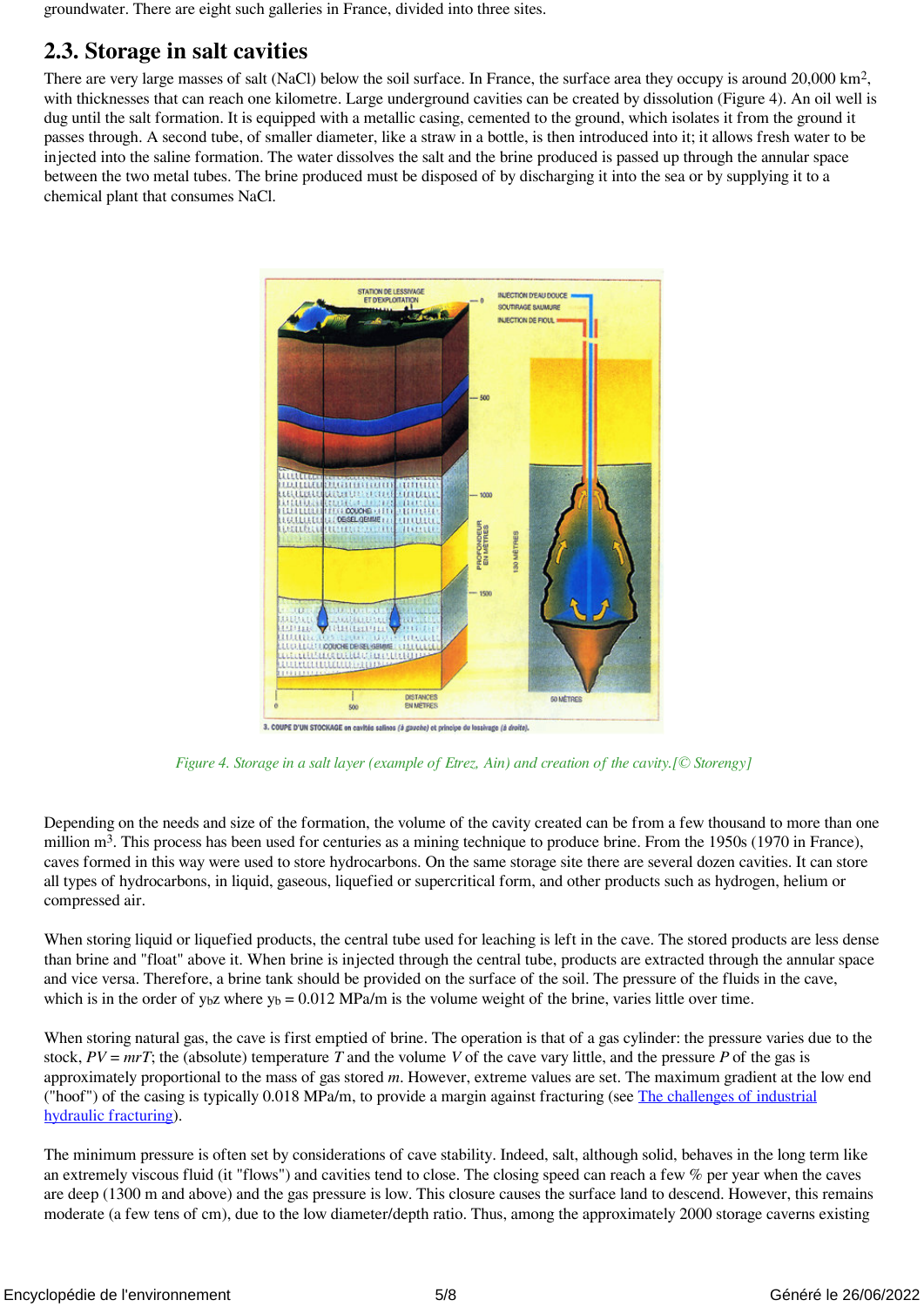in the world, there is no known case of land collapse that is linked to a saline storage cavity. There are about 80 salt storage cavities in France, spread over six sites: Tersanne and Le Grand Serre in the Drôme, Etrez and Viriat in the Ain, Manosque gas and liquid Manosque in the Alpes-de-Haute-Provence.

### **3. The cost**

| <b>Produits</b><br><b>Techniques</b> |                                                                                                                                                                                                                                                        | <b>Gaz naturel</b>                                           | <b>GPL (LPG/NGL)</b>                                                                                                                               | <b>Liquides</b><br>Brut et produits pétroliers)         |
|--------------------------------------|--------------------------------------------------------------------------------------------------------------------------------------------------------------------------------------------------------------------------------------------------------|--------------------------------------------------------------|----------------------------------------------------------------------------------------------------------------------------------------------------|---------------------------------------------------------|
| Souterrain                           | <b>Aquifères profonds</b>                                                                                                                                                                                                                              | 0,15 à 0,30 € / Nm <sup>3</sup><br>utile                     |                                                                                                                                                    |                                                         |
|                                      | <b>Cavités salines</b>                                                                                                                                                                                                                                 | 0,40 à 0,80 € /Nm <sup>3</sup><br>utile                      | 75 à 150 €/m <sup>3</sup>                                                                                                                          | 30 à 70 €/m <sup>3</sup>                                |
|                                      | <b>Cavités minées non</b><br>revêtues<br>(en bonnes conditions<br>géologiques)<br>$\cdot$ 10 000 m <sup>3</sup><br>$\cdot$ 50 000 m <sup>3</sup><br>$\cdot$ 100 000 m <sup>3</sup><br>$\cdot$ 200 000 m <sup>3</sup><br>$\cdot$ 500 000 m <sup>3</sup> | Dépendant de la<br>pression minimale et<br>maximale atteinte | 600 à 900 €/m <sup>3</sup><br>250 à 450 €/m <sup>3</sup><br>225 à 375 €/m <sup>3</sup><br>200 à 300 €/m <sup>3</sup><br>125 à 200 €/m <sup>3</sup> | 100 à 200 €/m <sup>3</sup><br>75 à 150 €/m <sup>3</sup> |
| Aérien                               | <b>Stockage enterré</b><br>2 000 to 4 000 m <sup>3</sup>                                                                                                                                                                                               |                                                              | 1 200 à 1 800 €/m <sup>3</sup>                                                                                                                     |                                                         |
|                                      | <b>Bacs aériens</b>                                                                                                                                                                                                                                    |                                                              | 450 à 600 €/m <sup>3</sup>                                                                                                                         | 75 à 150 €/m <sup>3</sup>                               |
|                                      | <b>Bacs réfrigérés</b>                                                                                                                                                                                                                                 | 600 à 900 €/m <sup>3</sup> GNL                               | 450 à 600 €/m <sup>3</sup>                                                                                                                         |                                                         |
|                                      |                                                                                                                                                                                                                                                        |                                                              |                                                                                                                                                    |                                                         |

 *Table 1. Costs of underground and above-ground storage. [© Geostock]*

Table 1, provided by the French company Geostock, gives an order of magnitude of the costs of underground storage. In general, it is much lower than the cost of overhead storage (i.e. on the ground surface). In the case of salt cavities, the price per m<sup>3</sup> of vacuum (30 to 70 euros) is only a fraction of the price of the product (the price per barrel of oil - about 160 litres - is around \$50 in 2017, but was rather \$100 a few years ago, so 300 to 600 euros per  $m<sup>3</sup>$ ). Mined cavities are more expensive, but the cost decreases quickly with the size of the cavities. The cost of building aquifer storage is in the order of 0.15 to 30 euros per "useful"  $m<sup>3</sup>$ , i.e. the  $m<sup>3</sup>$  that can actually be extracted if necessary, excluding the "cushion".

## **4. The risks**

<span id="page-5-1"></span><span id="page-5-0"></span>Evans [\[2\]](#page-7-1) has shown that, throughout the entire chain of production, storage and distribution of petroleum products, underground storage is the least accident-prone link. There are simple reasons for this<sup>[3]</sup>: at depth, in the absence of oxygen from the air, products cannot explode or burn; they are protected by several hundred metres of land from external attacks, tornadoes, fires, plane crashes, attacks; and they are not very sensitive to earthquakes, whose maximum effect is most often on the ground. They are economical in terms of the area occupied on the ground surface (Cover image).

In the case of gaseous or liquefied hydrocarbons, the rupture of the wellhead could lead to a complete emptying. In Europe, natural gas wells (cavity or aquifer) are equipped with an underground safety valve that is automatically activated in the event of a wellhead failure.

The most frequent accident is a defect in the metal casing or its cementation that allows the products to travel to the surface through the ground, as in the recent accident in *Aliso Canyon*, California. In France, natural gas storage requires the presence of a second metal tube that forms an annular space with the cemented casing, closed at the bottom, which is filled with water. A leakage initiation is thus detected immediately at the surface.

Prevention/monitoring also includes leak tests which, in the USA, are carried out periodically throughout the life of the storage. In the case of salt cavities, these tests consist in filling the annular space in the well with a fluid that is difficult to mix with brine (fuel oil or nitrogen) and checking over several days that its mass remains constant by measuring the depth of the interface. This test, mandatory in the USA, is very accurate.

# **5. Abandonment of storage facilities**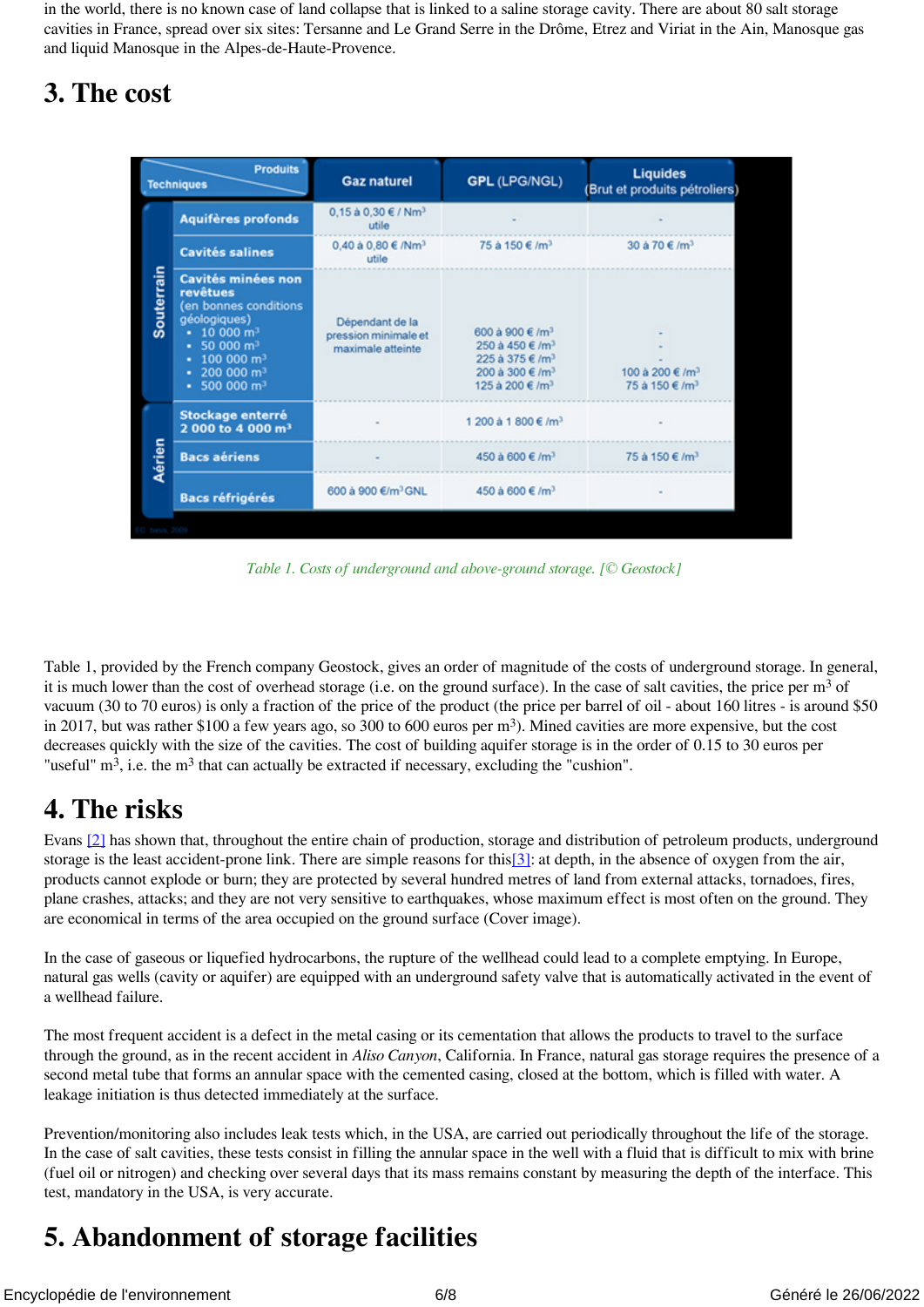Experience has shown that mine abandonment can raise difficult problems later on in terms of surface land stability and the return to a balanced groundwater regime. For hydrocarbon storage, an experiment is available: the storage of fuel oil in the May-sur-Orne mine and propane storage in Carresse (in a salt cavity), Vexin (gallery in chalk) and Petit-Couronne (gallery in chalk) have been abandoned.

The first problem is to clear the walls of hydrocarbon residues. Access structures (wells and boreholes) must be carefully closed. For storage in aquifers, it is necessary to analyse the very long-term behaviour of the cushion gas left in the structure. The abandoned salt cavities will be filled with brine and the future of the large bodies of salt water left in the subsoil must be examined. French companies and academics, very active in this field, have shown that a balance is established in which the pressure of the brine in the cave remains lower than the fracturing pressure (see [The challenges of industrial hydraulic fracturing](https://www.encyclopedie-environnement.org/en/soil/the-challenges-of-industrial-hydraulic-fracturing/) ).

## **6. The future of underground storage**

<span id="page-6-0"></span>France is well equipped with underground hydrocarbon storage facilities. The techniques thus available could be applied to the storage of other energy products and resources to make a decisive contribution to the energy transition  $[4]$ , either by limiting the amount of greenhouse gases released into the atmosphere or by offering flexibility downstream of intermittent renewable electricity production (solar, wind turbines) - a problem that is not always sufficiently measured. The most commonly considered applications are as follows.

**CO2 sequestration** consists in collecting it from large producers (cement works, steel industry) and injecting it into a *saline* aquifer (in order not to burden drinking water resources). This technique has a certain analogy with natural gas storage in aquifers, from which it seems appropriate to draw inspiration (geometric recognition, double casing, safety valve, *history matching*). However, there are differences: co<sub>2</sub> can be stored in a supercritical state - i.e. in a dense form. It can dissolve in large quantities in water. In addition,  $CO<sub>2</sub>$  is likely to remain confined for longer periods than the peak of global warming, ten centuries to set ideas, which raises the question of the monitoring to be carried out during such periods. Finally, the masses of CO<sub>2</sub> to be injected are much larger than those contained in natural gas storage. For example, at one of the 3 main CO<sub>2</sub> injection sites in Sleipner, Norway, 16.5 million tonnes were injected, more than all natural gas storage facilities in France (around 10 million tonnes). However, this site alone has only a small impact in terms of limiting atmospheric emissions of greenhouse gases. Projects have not been able to resist the low carbon price that discourages investment, but this unfavourable environment could change.

**Hydrogen storage** (H2). Hydrogen, produced by electrolysis of water, is an efficient means of storing electricity periodically produced in excess by intermittent energies. Hydrogen can be injected into the natural gas network (up to 10%); it can be used for methanation or as a fuel. Hydrogen is already stored in the salt cavity in Texas and Great Britain, typically for hydrocarbon desulphurization, so that the means for mass storage will be immediately available when the time comes.

The storage of methane produced from CO<sub>2</sub>. **Methanation** is the formation of methane (CH<sub>4</sub>) from hydrogen H<sub>2</sub>, obtained by electrolysis, combined for example with CO2 produced after combustion of methane at the end of the cycle. It may also involve the storage of O2 and CO2. Salt cavities also offer a solution and some new problems, for example thermodynamic, since the stored CO<sub>2</sub> can dissolve in large quantities in the small quantity of brine inevitably left at the bottom of the cavern.

**Compressed air storage.** There are two sites in the salt cavity, in Germany and the USA. Excess electricity is used to compress air, which is injected at night and then extracted during the day to power a turbine. The efficiency is about 50%, especially because the compressed gas must be cooled before it is injected into the cavern. To improve it, it is planned to store (rather on the surface) the heat recovered at the compression outlet. However, the mechanical energy stored per  $m<sup>3</sup>$  of cavity is not significant compared to the chemical energy stored in  $1 \text{ m}^3$  of natural gas cavity. The success of hydrocarbons is not due to chance!

This form of storage creates interesting mechanical problems. In case of rapid withdrawal, the expansion produces an intense cooling of the gas, especially when approaching adiabatic behaviour, for example in a very large cave. At the wall, the salt contracts and additional tensile stresses appear, to which the rock is not very resistant: fractures can open in the cooled area. These effects have been widely studied. It seems that the micro-fractured area remains limited to a thin "skin" on the wall of the caves.

France has long had the means to store 25% of its annual natural gas consumption underground and, in the case of liquid hydrocarbons, around 10%. French companies operate and build underground storage facilities all over the world. The energy transition is inevitable, even if the paths it will follow are difficult to predict. It will require large energy storage capacities. The technical know-how accumulated with the storage of hydrocarbons is an asset for future developments.